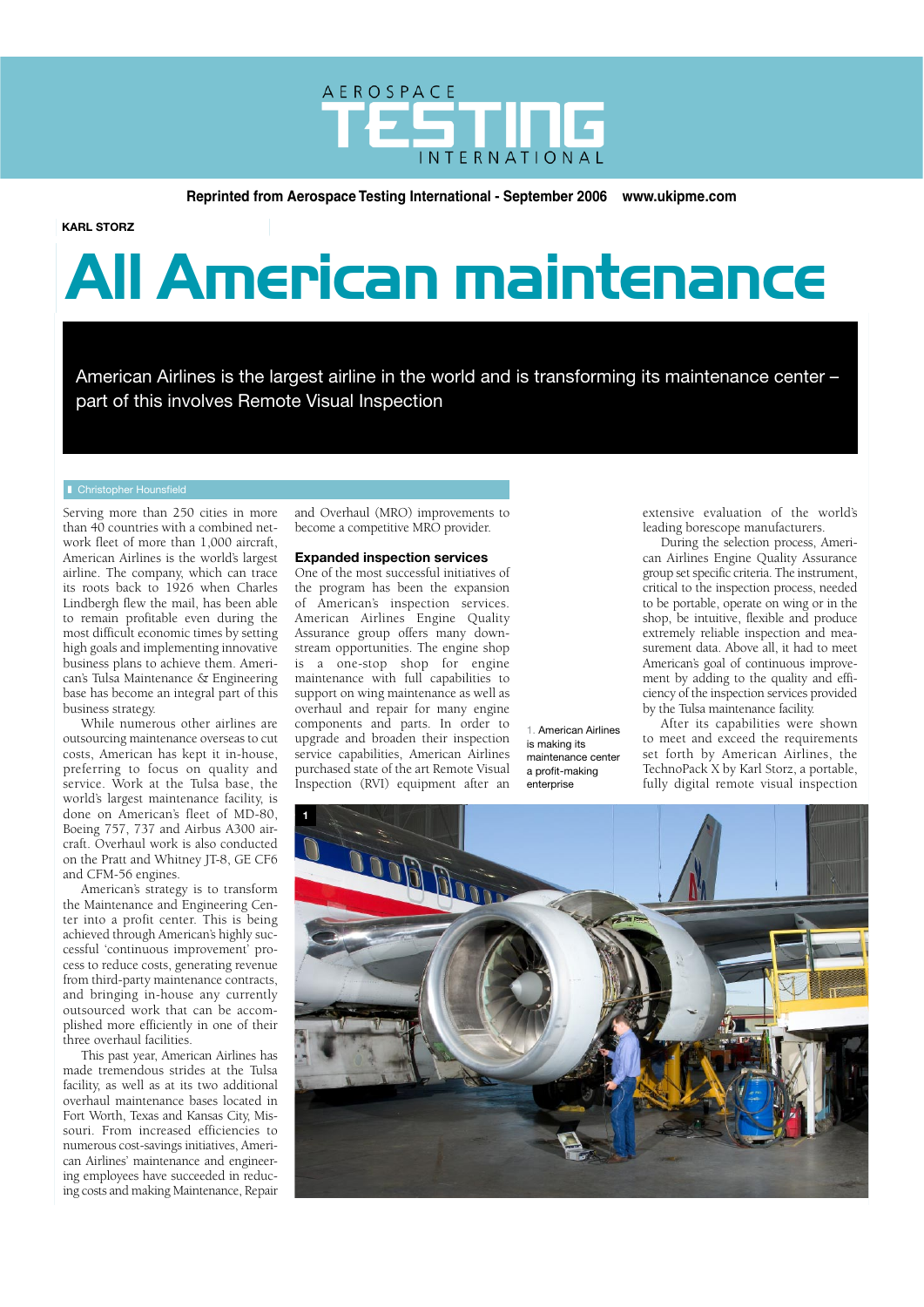system with LaserTrue<sup>TM</sup> measurement, was selected. "The TPX enables our inspectors to quickly and accurately perform engine inspections with precise measurement of any internal damaged components" said Ashraf Naqvi, quality assurance supervisor. "Repeatability of results is what impressed us. When two or three inspectors perform the same inspection and get the same outcome, you know you can trust the equipment."

The TPX proved to be easily set up and operational. When the lid of the case is opened, the monitor with keyboard and touchpad raise into position. Everything, including the videoscope, fiberscope or borescope, is already connected so the inspector simply turns on the power, inserts the scope and begins the inspection. The system operates on AC as well as an internal DC battery power with a built-in recharger.

### **Designed with the user in mind**

The TPX features a combination CCU/ light source that provides inspectors with a familiar, easy-to-use interface offering broad compatibility with a large selection of off-the-shelf hardware and software. It has a fully digital platform and operates Windows XP on a Pentium™ 1.1GHz Intel chip. The TPX has a variety of configurations. It offers extensive image/data management and communications capabilities, including wireless remote control, whether it is used in the case, as a standalone unit or in a backpack. These capabilities include over six and half hours of MPEG 2 digital video storage and playback and AVI (audio) with text annotation for documentation.

Brightness sensitivity can be enhanced up to 60X via a user-adjustable gain setting and remote digital integration. An Instant Recognition (IR) feature of the digital processor identifies the videoscope or camera attached and automatically adjusts to maximize image quality.

The self-contained light source features a manual shutter and an interchangeable 50W/24W metal-halide lamp module that enables inspectors to maximize battery life by switching lamp modules as needed.

## **Higher resolution equals more accuracy**

One essential capability required by American Airlines was an accurate, repeatable, and easy to use measurement system. Measurement has increasingly become the critical factor for evaluating current conditions and trend monitoring in remote video inspection.

The reliability of RVI measurement results is greatly influenced by the sharpness and clarity of images (image resolution) available to inspectors. Furthermore, image resolution is determined not only by the physical (optical) resolution that is captured by the scope, but also by the screen resolution that is displayed for inspectors to view.

To deliver the highest measurement image resolution possible, Karl Storz incorporated two important design features into the TPX system. First, the videoscope itself transmits a larger, higher resolution image to the TPX processor. The laser true measuring system does this with a single, full field ccd image for measurement that is presented by an optical tip with a high performance aperture and field lens eliminating light loss.

Secondly, the measurement image is displayed on a large, high-resolution LCD. The measurement is inherently more accurate, as cursor and displayed pixel resolution remain at their maximum, allowing the inspector to precisely identify the critical points on a defect. This full screen also presents a larger image for viewing and evaluation, reducing the eye strain and fatigue typically associated with multiple inspections or detailed analysis.

# **Simple, accurate measuring of defects**

Measuring a defect with the TPX is an easy, two step process. After inserting the scope, the operator follows normal inspection procedures. When a questionable area is located, the operator turns on the measurement system, which automatically projects the laser through the scope onto the work piece. A single button actuation freezes and archives the image. The inspector may now position the cursors for immediate on-line measurement, or continue inspecting while maintaining a perma-





2. Inspection and overhaul services for engines is a 'onestop-shop'

3 . The digital TechnoPack X is fully portable